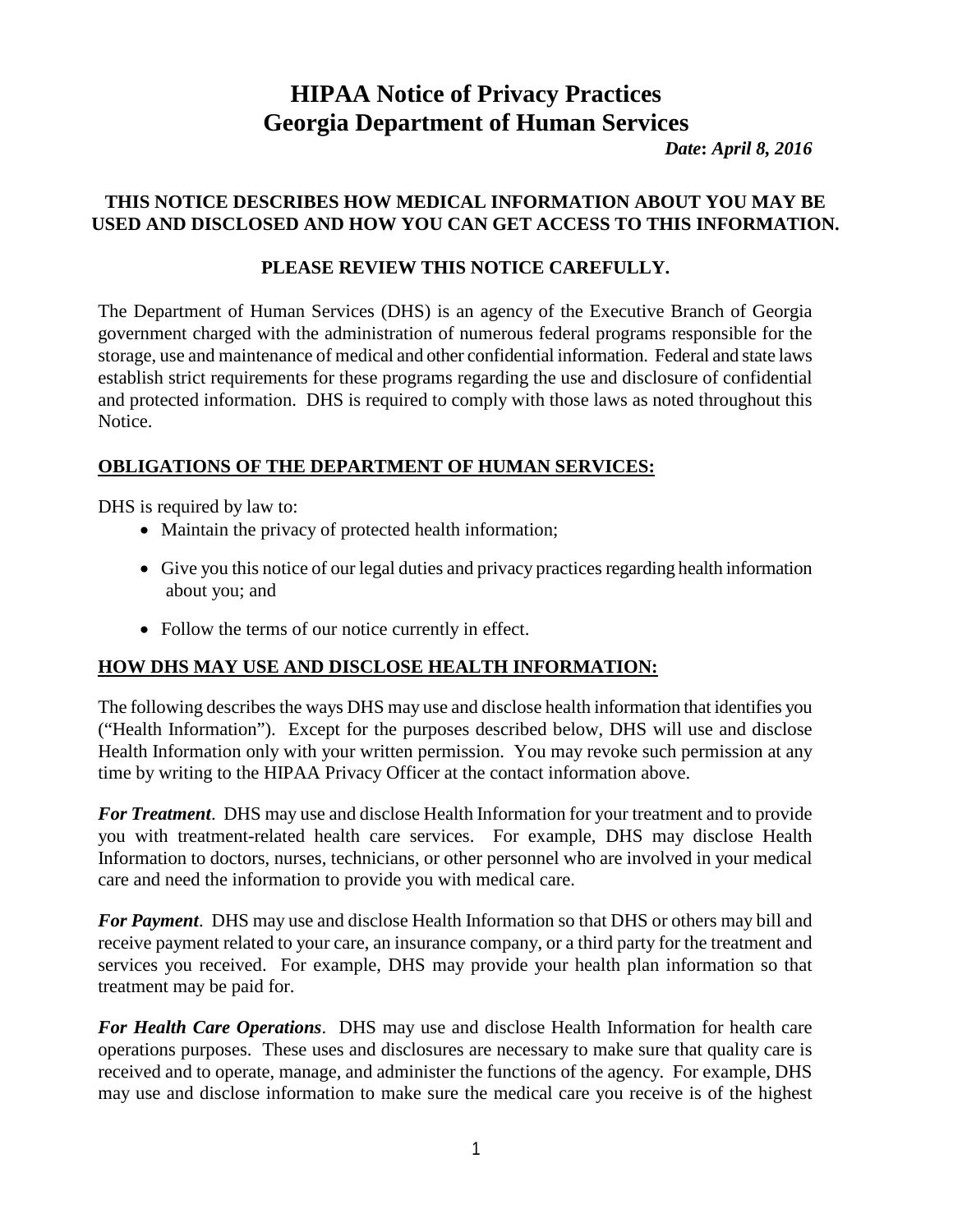quality. DHS also may share information with other entities that have a relationship with you (for example, your health plan) for their health care operation activities.

*Appointment Reminders, Treatment Alternatives and Health Related Benefits and Services*. DHS may use and disclose Health Information to contact you to remind you of an appointment with a physician. DHS also may use and disclose Health Information to tell you about treatment alternatives or health-related benefits and services that may be of interest to you.

*Individuals Involved in Your Care or Payment for Your Care*. When appropriate, DHS may share Health Information with a person who is involved in your medical care or payment for your care, such as your family or a close friend. DHS also may notify your family about your location or general condition or disclose such information to an entity assisting in a disaster relief effort.

*Research*. Under certain circumstances, DHS may use and disclose Health Information for research. For example, a research project may involve comparing the health of patients who received one treatment to those who received another, for the same condition. Before DHS uses or discloses Health Information for research, the project will go through a special approval process. Even without special approval, DHS may permit researchers to look at records to help them identify patients who may be included in their research project or for other similar purposes, as long as they do not remove or take a copy of any Health Information.

#### **SPECIAL SITUATIONS:**

*As Required by Law*. DHS will disclose Health Information when required to do so by international, federal, state or local law.

*To Avert a Serious Threat to Health or Safety*. DHS may use and disclose Health Information when necessary to prevent a serious threat to your health and safety or the health and safety of the public or another person. Disclosures, however, will be made only to someone who may be able to help prevent the threat.

*Business Associates*. DHS may disclose Health Information to our business associates that perform functions on our behalf or provide us with services if the information is necessary for such functions or services. For example, DHS may utilize the services of a separate entity to perform billing services. All DHS business associates are obligated to protect the privacy of your information and are not allowed to use or disclose any information other than as specified in our contract.

*Organ and Tissue Donation*. If you are an organ donor, DHS may use or release Health Information to organizations that handle organ procurement or other entities engaged in procurement, banking or transportation of organs, eyes or tissues to facilitate organ, eye or tissue donation and transplantation.

*Military and Veterans*. If you are a member of the armed forces, DHS may release Health Information as required by military command authorities. DHS also may release Health Information to the appropriate foreign military authority if you are a member of a foreign military.

*Workers' Compensation*. DHS may release Health Information for workers' compensation or similar programs. These programs provide benefits for work-related injuries or illness.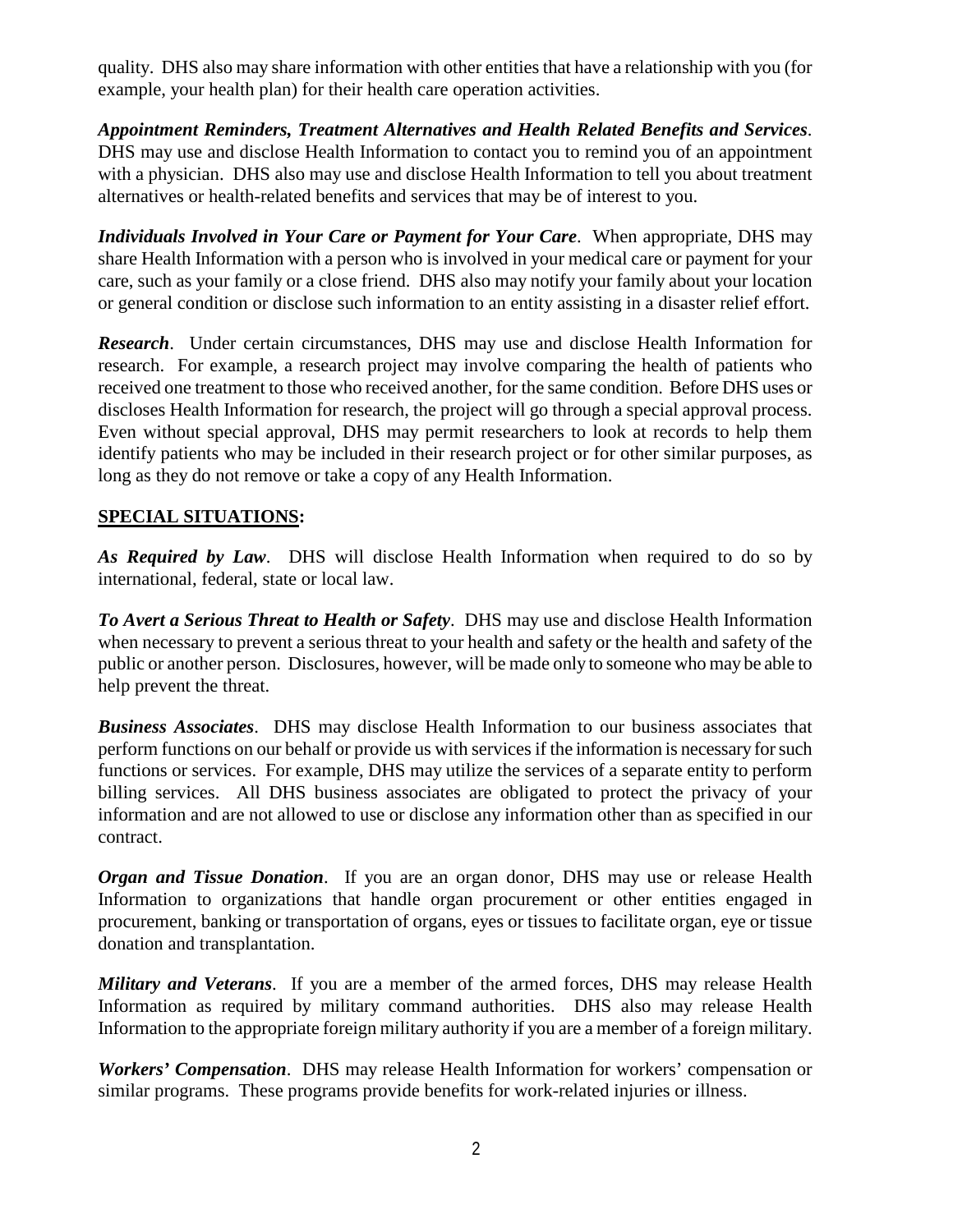*Public Health Risks*. DHS may disclose Health Information for public health activities. These activities generally include disclosures to prevent or control disease, injury or disability; report births and deaths; report child abuse or neglect; report reactions to medications or problems with products; notify people of recalls of products they may be using; a person who may have been exposed to a disease or may be at risk for contracting or spreading a disease or condition; and the appropriate government authority if it is believed a patient has been the victim of abuse, neglect or domestic violence. DHS will only make this disclosure if you agree or when required or authorized by law.

*Health Oversight Activities*. DHS may disclose Health Information to a health oversight agency for activities authorized by law. These oversight activities include, for example, audits, investigations, inspections, and licensure. These activities are necessary for the government to monitor the health care system, government programs, and compliance with civil rights laws.

*Data Breach Notification Purposes.* DHS may use or disclose your Protected Health Information to provide legally required notices of unauthorized access to or disclosure of your health information.

*Lawsuits and Disputes*. If you are involved in a lawsuit or a dispute, DHS may disclose Health Information in response to a court or administrative order. DHS also may disclose Health Information in response to a subpoena, discovery request, or other lawful process by someone else involved in the dispute, but only if efforts have been made to tell you about the request or to obtain an order protecting the information requested.

*Law Enforcement*. DHS may release Health Information if asked by a law enforcement official if the information is: (1) in response to a court order, subpoena, warrant, summons or similar process; (2) limited information to identify or locate a suspect, fugitive, material witness, or missing person; (3) about the victim of a crime even if, under certain very limited circumstances, we are unable to obtain the person's agreement; (4) about a death we believe may be the result of criminal conduct; (5) about criminal conduct on our premises; and (6) in an emergency to report a crime, the location of the crime or victims, or the identity, description or location of the person who committed the crime.

*Coroners, Medical Examiners and Funeral Directors*. DHS may release Health Information to a coroner or medical examiner. This may be necessary, for example, to identify a deceased person or determine the cause of death. DHS also may release Health Information to funeral directors as necessary for their duties.

*National Security and Intelligence Activities*. DHS may release Health Information to authorized federal officials for intelligence, counter-intelligence, and other national security activities authorized by law.

*Protective Services for the President and Others*. DHS may disclose Health Information to authorized federal officials so they may provide protection to the President, other authorized persons or foreign heads of state or to conduct special investigations.

*Inmates or Individuals in Custody*. If you are an inmate of a correctional institution or under the custody of a law enforcement official, DHS may release Health Information to the correctional institution or law enforcement official. This release would be if necessary: (1) for the institution to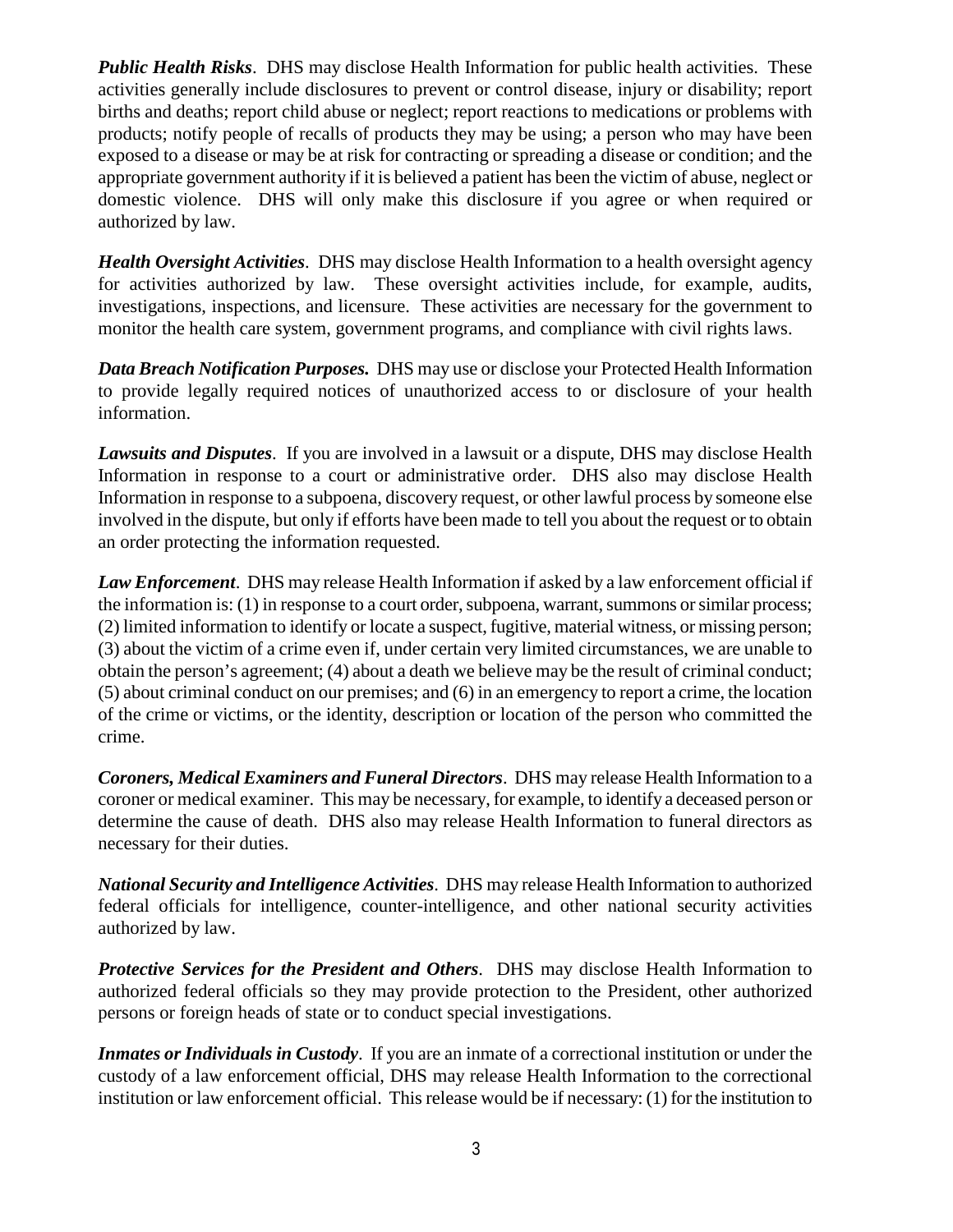provide you with health care; (2) to protect your health and safety or the health and safety of others; or (3) the safety and security of the correctional institution.

## **USES AND DISCLOSURES THAT REQUIRE DHS TO PROVIDE YOU AN OPPORTUNITY TO OBJECT AND OPT**

*Individuals Involved in Your Care or Payment for Your Care.* Unless you object, DHS may disclose to a member of your family, a relative, a close friend or any other person you identify, your Protected Health Information that directly relates to that person's involvement in your health care. If you are unable to agree or object to such a disclosure, DHS may disclose such information as necessary if it is determined that it is in your best interest based on the professional judgment of DHS.

**Disaster Relief.** DHS may disclose your Protected Health Information to disaster relief organizations that seek your Protected Health Information to coordinate your care, or notify family and friends of your location or condition in a disaster. DHS will provide you with an opportunity to agree or object to such a disclosure whenever it is practical to do so.

#### **YOUR WRITTEN AUTHORIZATION IS REQUIRED FOR OTHER USES AND DISCLOSURES**

The following uses and disclosures of your Protected Health Information will be made only with your written authorization:

- 1. Uses and disclosures of Protected Health Information for marketing purposes; and
- 2. Disclosures that constitute a sale of your Protected Health Information

Other uses and disclosures of Protected Health Information not covered by this Notice or the laws that apply to DHS will be made only with your written authorization. If you do provide DHS an authorization, you may revoke it at any time by submitting a written revocation to the abovereferenced Privacy Officer. Upon receipt, DHS will no longer disclose Protected Health Information under the authorization. However, disclosures made in reliance upon your authorization before you revoked it will not be affected by the revocation.

## **YOUR RIGHTS**:

You have the following rights regarding Health Information DHS has about you:

*Right to Inspect and Copy*. You have a right to inspect and copy Health Information that may be used to make decisions about your care or payment for your care. This includes medical and billing records, other than psychotherapy notes. To inspect and copy this Health Information, you must make your request, in writing, to the above referenced HIPAA Privacy Officer. DHS has up to 30 days to make your Protected Health Information available to you and DHS may charge you a reasonable fee for the costs of copying, mailing or other supplies associated with your request. DHS may not charge you a fee if you need the information for a claim for benefits under the Social Security Act or any other state of federal needs-based benefit program. DHS may deny your request in certain limited circumstances. If DHS does deny your request, you have the right to have the denial reviewed by a licensed healthcare professional who was not directly involved in the denial of your request, and DHS will comply with the outcome of the review.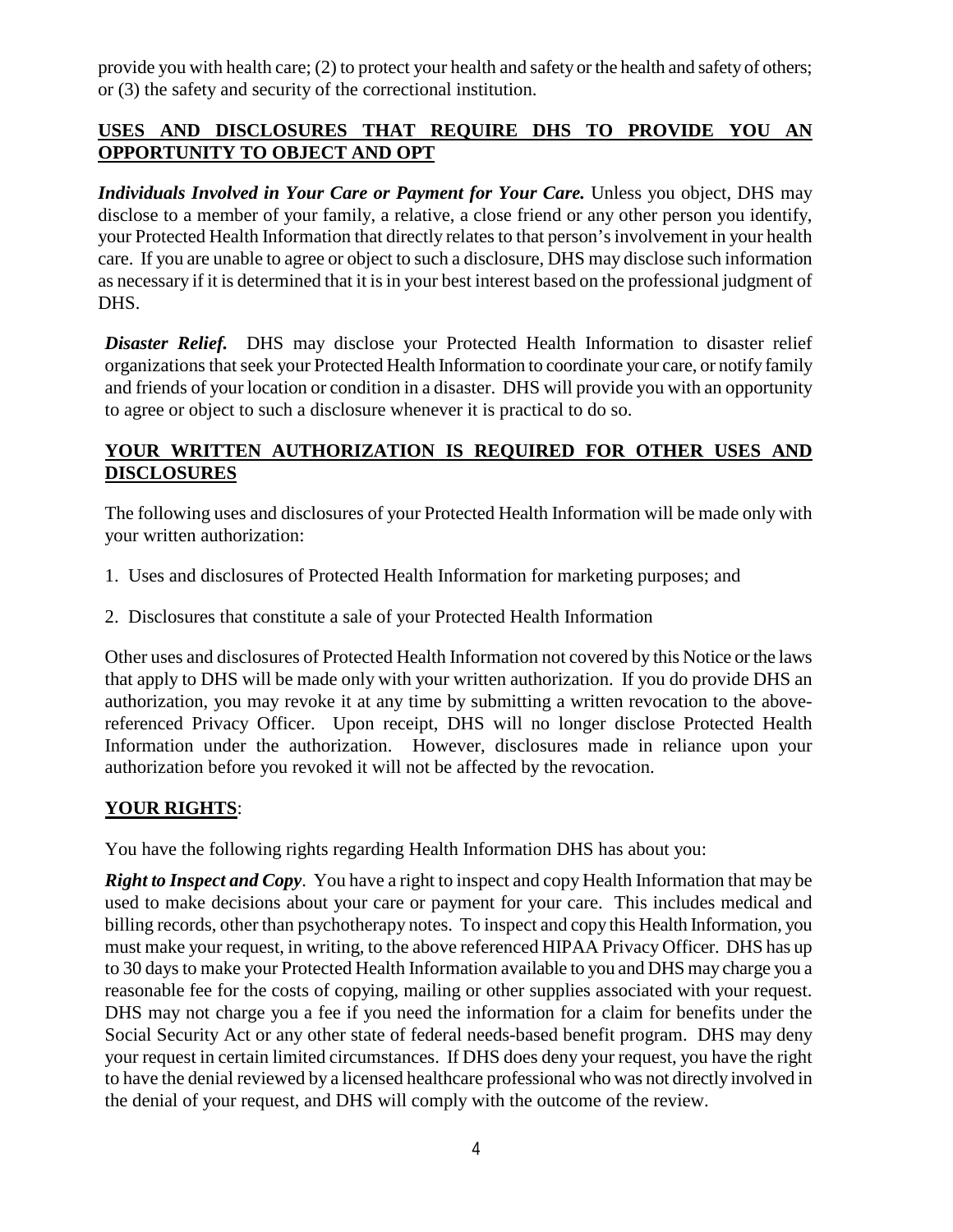*Right to an Electronic Copy of Electronic Medical Records.* If your Protected Health Information is maintained in an electronic format (known as an electronic medical record or an electronic health record), you have the right to request that an electronic copy of your record be given to you or transmitted to another individual or entity. DHS will make every effort to provide access to your Protected Health Information in the form or format you request, if it is readily producible in such form or format. If the Protected Health Information is not readily producible in the form or format you request, your record will be provided in either our standard electronic format. If you do not want this form or format, a readable hard copy form will be provided. DHS may charge you a reasonable, cost-based fee for the labor associated with transmitting the electronic medical record.

*Right to Get Notice of a Breach.* You have the right to be notified upon a breach of any of your unsecured Protected Health Information.

*Right to Amend*. If you feel that Health Information DHS has is incorrect or incomplete, you may request DHS to amend the information. You have the right to request an amendment for as long as the information is kept by or for our office. To request an amendment, you must make your request, in writing, to the above-referenced HIPAA Privacy Officer.

*Right to an Accounting of Disclosures*. You have the right to request a list of certain disclosures DHS made of Health Information for purposes other than treatment, payment and health care operations or for which you provided written authorization. To request an accounting of disclosures, you must make your request, in writing, to the above-referenced HIPAA Privacy Officer.

*Right to Request Restrictions*. You have the right to request a restriction or limitation on the Health Information DHS uses or disclosed for treatment, payment, or health care operations. You also have the right to request a limit on the Health Information DHS discloses to someone involved in your care or the payment for your care, like a family member or friend. For example, you could ask that DHS not share information about a particular diagnosis or treatment with your spouse. To request a restriction, you must make your request, in writing, to the above-referenced HIPAA Privacy Officer. DHS is not required to agree to your request unless you are requesting DHS restrict the use and disclosure of your Protected Health Information to a health plan for payment or health care operation purposes and such information you wish to restrict pertains solely to a health care item or service for which you have paid "out-of-pocket" in full. If DHS agrees, we will comply with your request unless the information is needed to provide you with emergency treatment.

*Right to Request Confidential Communications*. You have the right to request that DHS communicate with you about medical matters in a certain way or at a certain location. For example, you can ask that DHS only contact you by mail or at work. To request confidential communications, you must make your request, in writing, to the above-referenced HIPAA Privacy Officer. Your request must specify how or where you wish to be contacted. DHS will accommodate reasonable requests.

*Right to a Paper Copy of This Notice*. You have the right to a paper copy of this notice. You may request a copy of this notice at any time. Even if you have agreed to receive this notice electronically, you are still entitled to a paper copy of this notice. To obtain a paper copy of this notice, please contact the above-referenced HIPAA Privacy Officer.